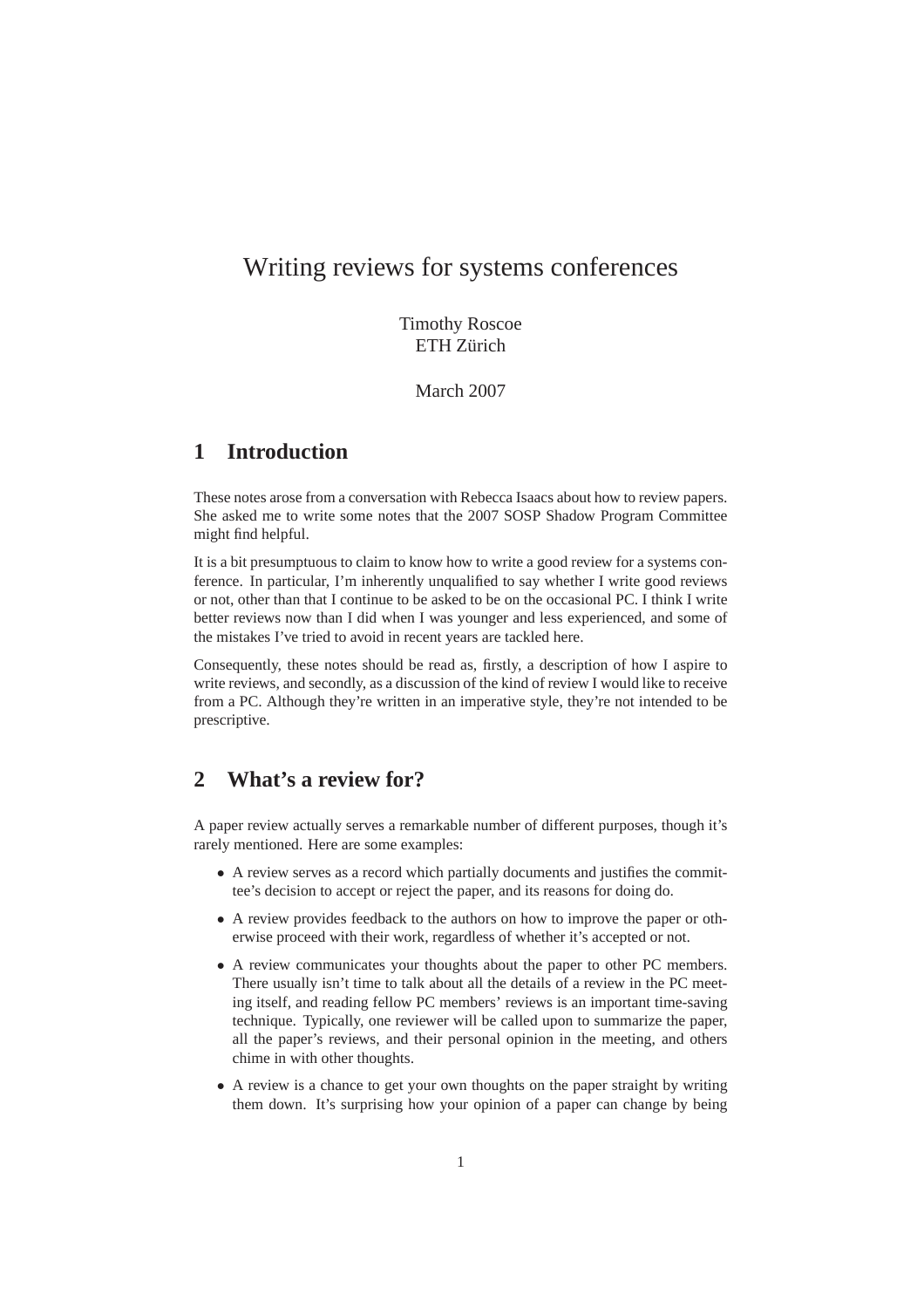forced to explain it. I've sometimes found a paper utterly repugnant on first and second reading, but in writing down why I hated it, found it was mostly my own prejudice and actually got to quite like it. Conversely, I've found trying to writing a positive review for a paper I thought I liked turned me off it. People who have written down a review of a paper are generally better qualified to assess it than those who have merely read the paper.

Note that a review has several audiences: the paper authors, your fellow PC members (your peers in the research community), and, finally, yourself.

#### **3 Steps in reviewing**

Everyone has their own methodology for reviewing a daunting pile of papers. I do the following, which is probably no better or worse than many, but works for me:

- As soon as you get the assignments, print them all out, and write the paper numbers on the first page of the paper. If you're a real workaholic, write the conference name as well so you don't get mixed up between the many PCs you're currently serving on.
- Preferably (if you have lots of time before the reviewing deadline), read each one in turn quickly from start to finish to get a general sense of what it's like.
- I tend to process my papers in numerical order I've got to read them all anyway, so there's no point in cherry-picking. Since paper numbers are often assigned sequentially in submission order, often the first papers are submitted very early and can be quite random, so don't get dispirited. The middle bunch are often quite solid, and the final ones can sometimes be excellent, but can often be hurried as well. This isn't the case where pre-registration of abstracts is required (as with SOSP, for example).

If you like, randomize the paper order now, but then retain this order. I don't do this because sooner or later I'll drop them on the floor and mix them all up.

- Starting as soon as possible, read each paper in turn carefully, scribbling notes on them in the margins with whatever comments you think of at the time. I tend to carry a bunch of papers around with me instead of a novel, and mark them up while on the train, plane, or sitting at home. You can do this in a fairly leisurely fashion (in fact, it's best to do this while you're relaxed), and if you start early there won't be much of a feeling of time pressure. If you need to look up some reference or do some other research at this stage (e.g. "I'm sure Multics did something like this..."), don't bother but just note it down. It's better to keep making progress than get derailed into reading more papers that have already been published.
- Finally, start at the beginning of the pile of papers and type up a full review of each paper (see below). By now, you will have read all the papers assigned to you at least once (perhaps twice), and have a pretty good idea how good the field is. The papers will also have steeped a bit in your subconscious for a while, and your rage at reading the ones that don't cite your work (or, worse, that scoop it) will have subsided a bit, enabling you to think a bit more clearly and write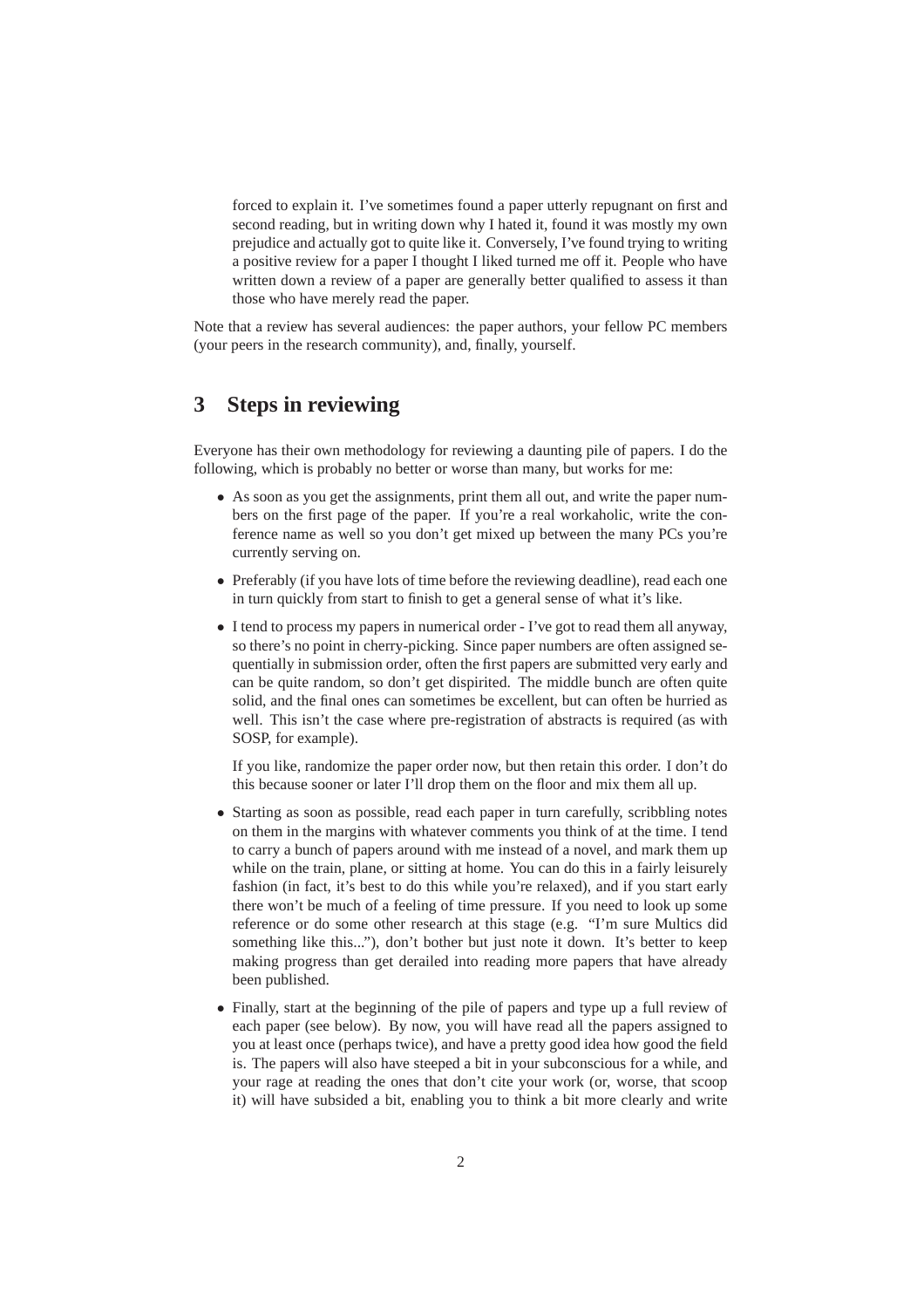a more reasonable and constructive review. This is the time to go off and look up references that you might need to put in your review. If you're on a plane or otherwise separated from the Internet or your trusty copy of Organick, then skip the paper and move on, and come back to it when you're better connected.

• Submit the reviews as you've done them. The chair(s) of the conference will thank you for this, because they can see progress being made. Chairs frequently agonize over whether they will have enough reviews by the PC meeting.

As you can see, I personally tend to thread paper reviewing through the gaps in the rest of my so-called life, though in practice the final writing stage is often an intensive session in front of the computer. For this style of working, the "offline review" interface of many online review packages is really useful.

Serving on a PC can be a serious time commitment. The time you spend on an individual paper varies considerably based on the paper length and quality (very bad or very good papers take less time, those in the middle take longer). In total, though, you should expect to devote several days of your time (spread out over reviewing period) to reviewing papers for a good conference.

### **4 Structure of a review**

Reviewing forms can have varying degrees of structure, according to the taste of the program chair, or his or her motivation to wrestle with configuring the review system. However, it's a good idea to structure your review irrespective of whether the review form does this for you. The rest of this section makes no assumptions about the review form in front of you in the interests of generality.

First of all, *summarize the paper*. Give a neutral description of what you think the paper is about, where the authors are coming from, why they view the problem as important, and what they've done. This is a great way to start writing a review, particularly when you're not sure how to get started.

Second, *state what you think the contributions are*. It's rare to find a paper that completely fails to make any contributions, but it's much more common to find one that makes no useful contributions, or contributions that turn out to be flawed. In any case, state what the authors think the contributions are, or, if you think there's a contribution you think they've missed, what it is. A surprisingly common mistake among paper authors is to fail to state the contribution - if that's the case, gently point this out (see "Tone" below), but try to fill it in.

Next, give your *specific comments* on the paper by working through the scribbles you made on first (or second) reading. Often you may find your opinion has changed in the meantime, which is fine (you may even have learned something!). Some reviewers like to separate their comments into technical discussion, and then small points like typos and other mistakes, often referred to as "nits".

Specific comments which aren't nits fall into several categories, e.g.:

• Novelty: what's new about the work? Is there some related work that the authors have missed? Does the related work invalidate the contribution, or (more likely) simply change it's context or emphasis?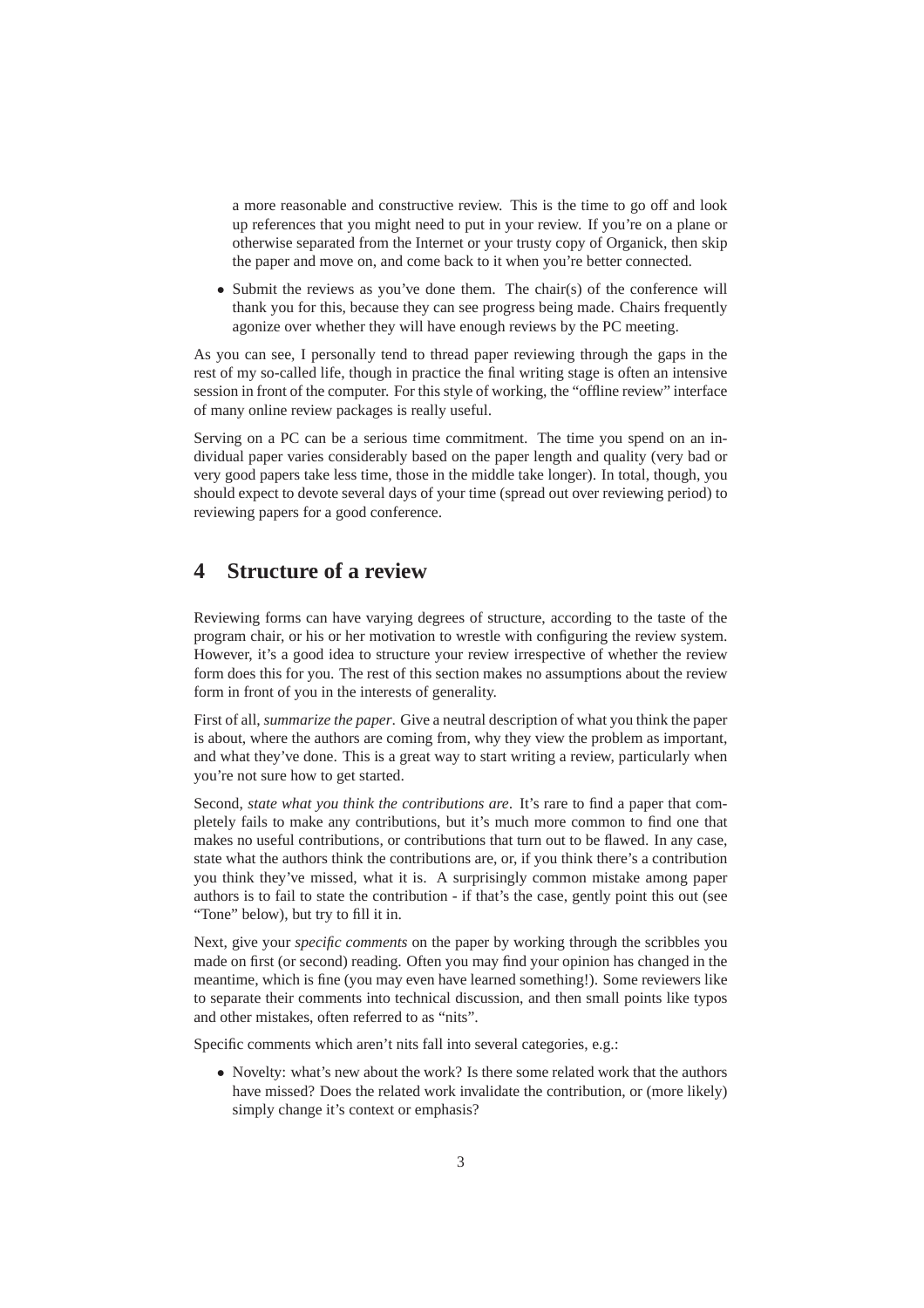- How well written is the paper? Could it be made clearer? Suggestions here range from running a spell checker or improving the language, to rearranging entire sections of the paper to make it flow better.
- Are there any apparent technical flaws? If you think there are, it's better to express these concerns as questions than flat assertions (see "Tone" below).
- Are there gaps or unaddressed issues? These need not render the paper worthless, but they may be suggestions for points the authors should address next time or in the camera-ready submission.
- Was there anything you thought was really cool about the paper? It's always good to mention any moments of delight you had reading it.
- Is the paper likely to prompt interesting discussion at the conference or workshop? Are the audience likely to take away some interesting ideas they can work with, beyond simply a feeling of good, solid, but otherwise uninspiring work?
- Is the paper appropriate for the venue, given the Call for Papers? For example, papers suitable for IEEE Infocom are rarely appropriate for SOSP (and vice versa). Also, in theory at least conference papers report on complete, mature work whereas workshop papers present early work or argue a position.

Finally, provide some kind of *conclusion* at the end. If you like, summarize the good points and bad points separately, but the important thing is to give a brief recommendation for the paper and your reasons for it.

This may sound complex, but the point is not to write a lengthy essay on the paper. The review can be quite brief, but if it contains most of the above then both the PC and the authors are much more likely to find it useful (which is the object of the game).

### **5 Tone**

Remember your review will be read by people who don't know who you are, don't know what your personality or sense of humor is like, and can't see your face or hear your voice. Consequently, tone is important.

Caution is the order of the day. Reviews are almost always anonymous, so the reviewer is in a position of considerable power and privilege, without much means of being held to account (other than by a diligent PC chair). This power and protection should not be abused - abuse in the form of bad or unfair reviews devalues the conference venue (and, consequently, one's own prestige in being on the PC). Furthermore, the protection of anonymity doesn't extend to one's fellow PC members - they know who you are, and their opinion of you will be conditioned by the reviews that you write and they read.

Of course, you should still raise any and all concerns with the paper. Most review forms have an entry of "reviewer confidence", and it's OK to put a low score here if you're not sure you're right. You can also clarify your thinking to the rest of the PC in the "PC-only comments" section which is always there: "I think there's a complete show-stopper with how they handle escaped giraffes, but I don't know enough about cookery to say for sure".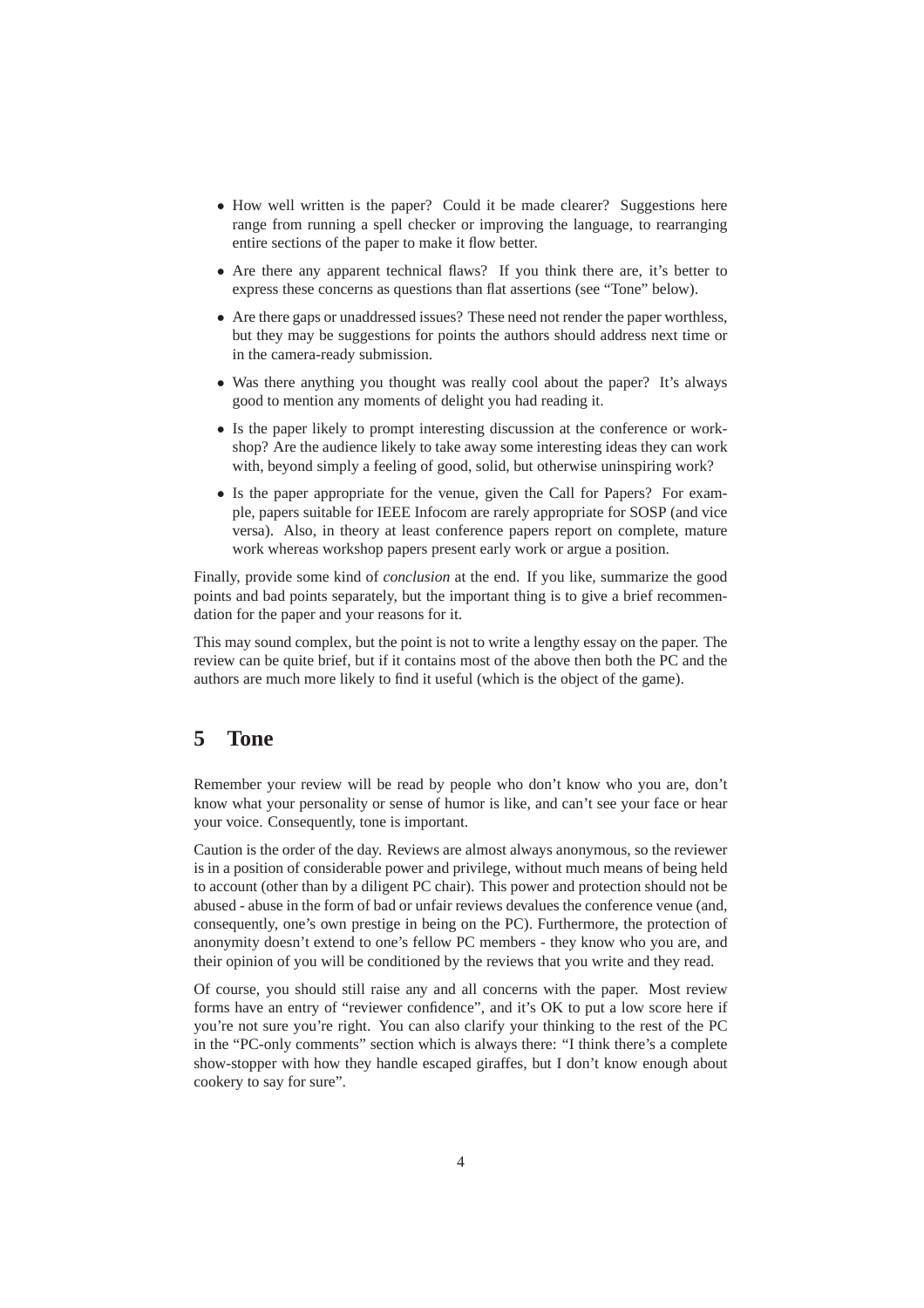Make the review constructive. With a bit of thought, it's very easy to transform every negative comment into a constructive suggestion, and you shouldn't need to have to do with is by actually inventing new ideas, just suggesting that the authors should invent some. For example: "This system doesn't deal with unexpected vegetables" can be turned into the more positive "The paper would be much stronger if it discussed how the system deals with unexpected vegetables."

Criticize the paper, not the work itself. The paper is a description of the work, but in theory, the only thing you know about the work is what is written in the paper. You should generally assume this regardless of whether or not you know who the authors are, or whether or not you're already familiar with the work, since you're deciding whether the paper should be presented to an audience who are (mostly) unfamiliar with it.

Rather than saying "this paper doesn't cite Multics, which did everything you do and more", it's better to say something like "This paper reminded me of Multics, which seems quite similar. I would find the paper more persuasive if it stated what the authors do over and above Multics."

Also bear in mind that, in *all* cases, there is a still a remote possibility that you've misunderstood the paper. Hence, a flat assertion like "The algorithm given in the paper breaks in the presence of Byzantine faults" is risky, and may be unfair to the authors. It's better to write "The description in the paper left me worried that algorithm breaks in the presence of Byzantine faults.", preferably followed by a sketch of why you think this is the case.

Finally, it's OK to be humorous in a review, but try to stay emotionally mature, and never ridicule the paper. Bear in mind that witty comments lose much of their comedic impact when read by a disappointed author (often a fresh-faced graduate student, and most of us remember what it was like to be one of those). I recently received the following comment in a review of a paper:

"...Also, cut Figure 1. Holy, moly, Worst Figure Ever. It's so bad it transcends bad, it even transcends being so-bad-on-purpose-it's-good, and ends up a sort of badness vortex."

While out of context of a review for a respected publishing venue this has a certain amusement value, I don't think on balance it reflects well on the anonymous reviewer. As it happens, the paper was accepted, and this comment convinced me that Figure 1 had to remain in the camera-ready version of the paper.

#### **6 The PC meeting**

The day of the PC meeting is usually long and tiring, often spent in a crowded room with the door closed. It is not uncommon for PC meetings to overrun by several hours. On the positive side, systems PC meetings are mostly good-natured and typically end with a meal at a fine restaurant. After many hours of intense discussion, a relaxing conversation with your colleagues about something other than papers is very welcome.

Remember that the purpose of the PC meeting is to select the best possible program, not necessarily to pass judgement on each paper.